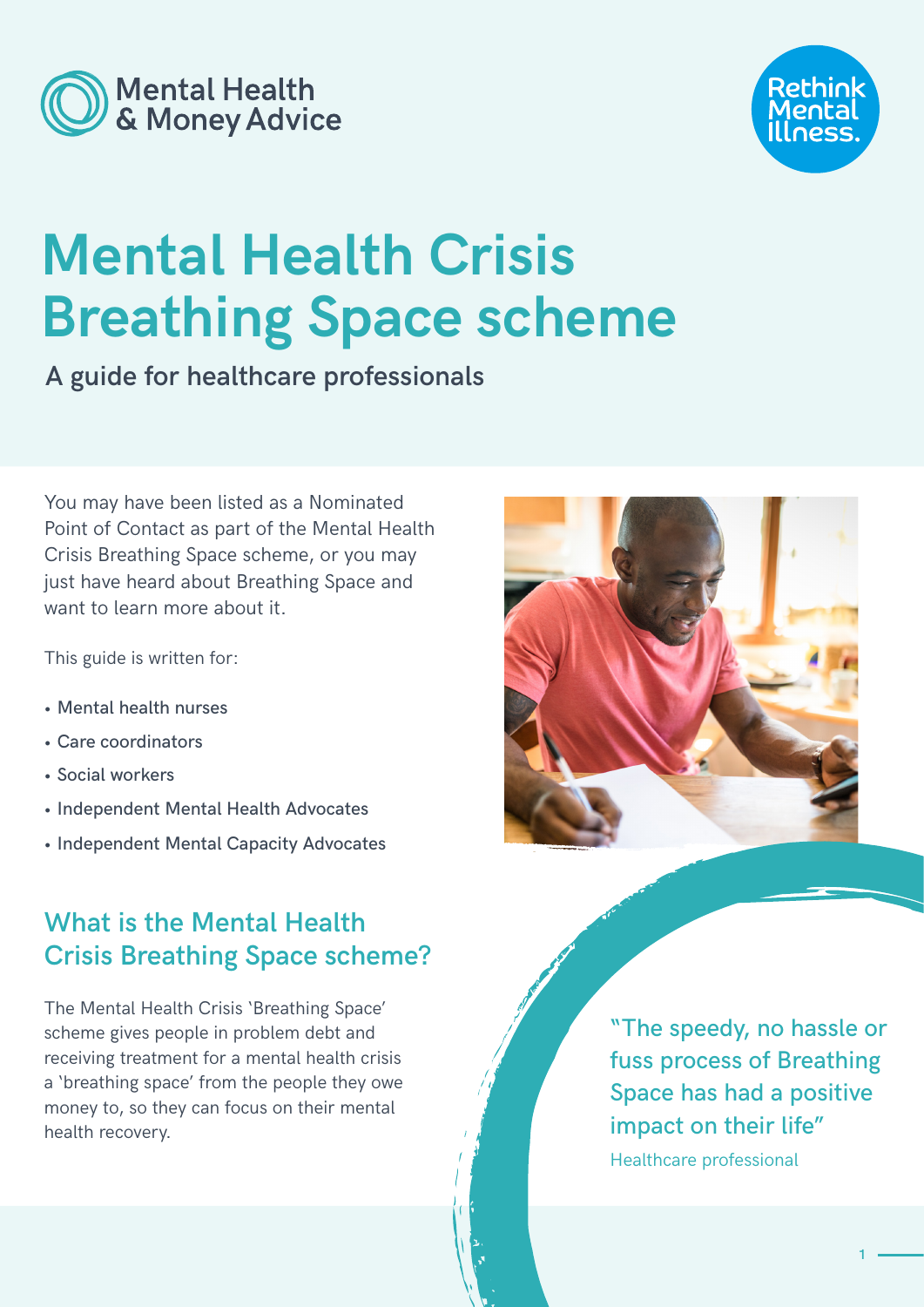### **What is the definition of 'mental health crisis treatment'?**

Under the Mental Health Crisis Breathing Space regulations, someone is defined as receiving mental health crisis treatment when the person:

- has been detained in hospital for assessment under sections 2 or 4 of the Mental Health Act 1983
- has been detained in hospital for treatment under section 3 of that Act
- has been removed to a place of safety by a police constable under sections 135 or 136 of that Act
- has been detained in hospital for assessment or treatment under sections 35, 36, 37, 38, 45A, 47 or 48 of that Act, or
- is receiving any other crisis, emergency or acute care or treatment in a hospital or the community from a specialist mental health service concerning a mental disorder of a serious nature.

In the regulations, "specialist mental health service" means a mental health service provided by a crisis home treatment team, a liaison mental health team, a community mental health team or any other specialist mental health crisis service.

# **How can it help the people I am supporting?**

We all know that dealing with debts is stressful and can hurt someone's mental health, triggering a mental health crisis or impacting recovery.

When someone has had their debts entered into the Mental Health Crisis Breathing Space scheme, the organisations they owe money to cannot:

- Demand payment of the debt.
- Charge interest, penalties, or make any other charges to their debt.
- Enter their home to take away anything they own.
- Try to evict them from their home because they are behind with payments on their rent.

The scheme, therefore, gives the person you're supporting 'breathing space' from the worry that comes with dealing with debts and lets them focus on their mental health recovery.

#### **Free debt advice**

If they are feeling well enough, they can also get impartial and confidential debt advice whilst they are in the Mental Health Crisis Breathing Space scheme or afterwards.

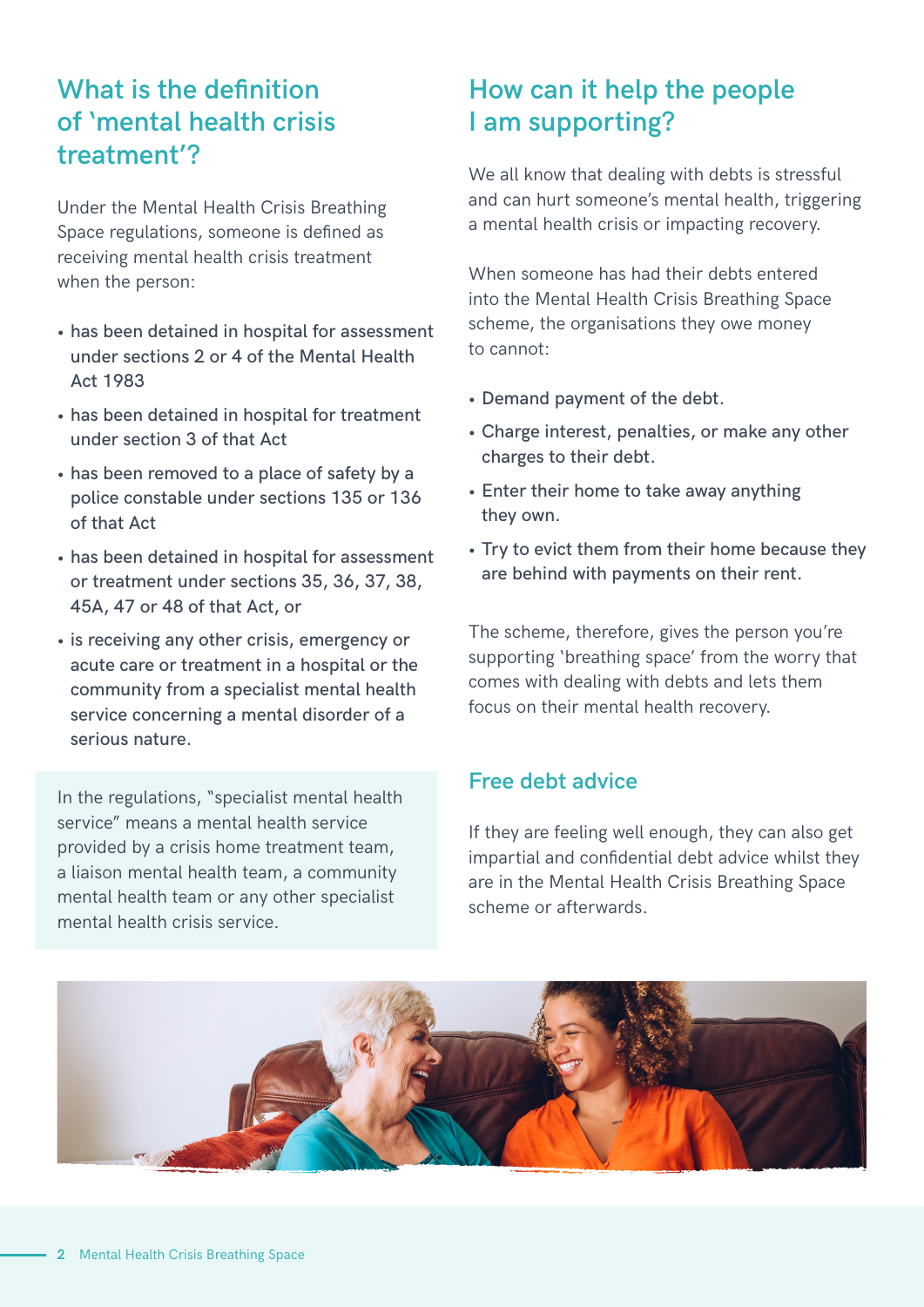The specially trained debt advisers from Mental Health & Money Advice can explore all the options available to the person and help them choose which option could be the best one for them.

- They can check they are receiving all the income they are entitled to and, with permission from the person, they can even contact the people they owe money to for them, so they don't have to worry about it.
- This allows your patient to focus on their mental health recovery whilst we help to support their debt solutions.

This means that when the person stops receiving crisis treatment and the protection of the scheme ends, they have the support they need to tackle their debt issue.

### **Who is taking referrals in England?**

Rethink Mental Illness has been provided funding from the Money & Pensions Service to help support the Mental Health Crisis Breathing Space.

Their specialist **[Mental Health & Money Advice](https://www.mentalhealthandmoneyadvice.org/en/)  [Service](https://www.mentalhealthandmoneyadvice.org/en/)** is responsible for:

- Taking referrals.
- Checking a person is eligible.
- Keeping in touch with the **[Nominated Point](#page-3-0)  [of Contact](#page-3-0)** every 20-30 days to check if the person is still receiving mental health crisis treatment
- Providing help and advice to the person about their debts.

### **How can I refer someone to the Mental Health Crisis Breathing Space scheme?**

If someone meets the definition for receiving mental health crisis treatment and has problem debts, they need to:

- Get an Approved Mental Health Professional (AMHP) to complete and sign an **[evidence form](https://assets.publishing.service.gov.uk/government/uploads/system/uploads/attachment_data/file/984102/Debt_respite_scheme_form2-2__003_.pdf)** that confirms they are receiving treatment for a mental health crisis.
- The form must include details for a **[Nominated](#page-3-0)  [Point of Contact.](#page-3-0)**
- Once the form has been completed, the following people can refer someone via the '**[Single Point of Entry](https://breathingspace.zentsocloud.com/AdvicePro/BreathingSpaceReferral)**':
	- Their carer
	- Approved Mental Health Professionals (AMHP)
	- Care Coordinators
	- Mental Health Nurses
	- Social Workers
	- Independent Mental Health Advocates (IMHAs)
	- Independent Mental Capacity Advocates
	- Someone with Power of Attorney or,
	- a Court of Protection appointed Deputy.